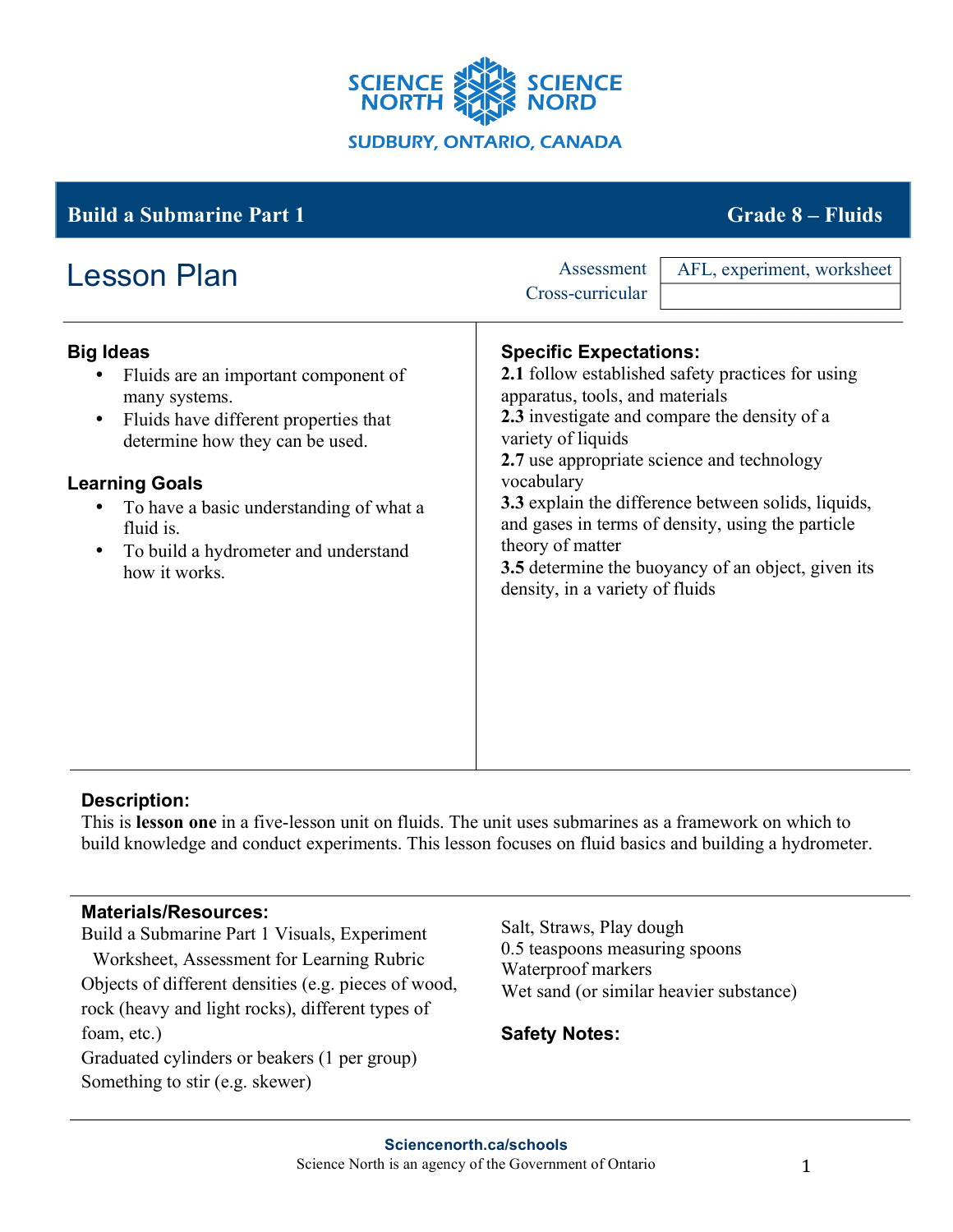# **Introduction**

#### **Opening Discussion**

- This unit is about FLUIDS.
- What do we know about fluids?
	- o Both gas and liquids are fluids.
	- o Fluids can flow, expand, contract, are affected by heat, etc.
- Fluids have some basic properties: mass, volume, density.
- We will start today by learning more about density use slideshow.
	- o Slide 2: What is density? (The number of particles in a given volume. High density means many particles and hence heavier. Etc.)
	- o Slide 3 and 4: Discuss a few examples of high and low-density objects (e.g. a metal vs. air, a heavy piece of wood vs. a light one).
	- o Pass around a few objects that illustrate different densities.
- Let's talk about the density of fluids now:
	- o Slide 5: Do all fluids have the same density? (no think e.g. oil and water, or air and water for that matter).
	- o Slide 6: What happens when fluids of different densities are allowed to settle? (heavier ones go to the bottom)
	- o Can density of fluids change? (Yes, due to temperature, salt content (e.g.)
- Let's build a device to MEASURE the density of different fluids. This is called a hydrometer

# **Action**

#### **Build a Hydrometer**

The hydrometer is easy to make but students have to carefully mark lines on it as the height above the water that it floats at only changes by very small amounts as you add salt. You can have fun by making students first calibrate the hydrometer with their increasingly salty water and then use it to figure out the density of a "mystery" salt solution you prepared. Use the attached worksheet to record the data.

- Push some play dough into one end of a straw (fill a couple of cm of the straw)
- Fill a graduated cylinder with water almost to the top (so you can reach in with two pinched fingers and touch the surface of the water)
	- o If the cylinder has a ml scale, note the volume. Otherwise make sure to add water using a measuring cup so you know how much water is in the beaker.
- Drop the straw into the water, plugged side down.
	- o Straw should be at least half submerged. If not, drop in some wet sand (or add more play dough) to make it heavier and test again.
- Carefully pinch the straw at the water line. Pull out and mark this location carefully with a fine point water proof marker (if possible).
- Now carefully **draw additional marks on the straw** on each side of the one you already have at 1 mm or 2 mm intervals. About 10 total marks should do for now.
	- o If you have different colours make each mark with a different colour. Otherwise you will just have to count your lines carefully when you do the experiment.